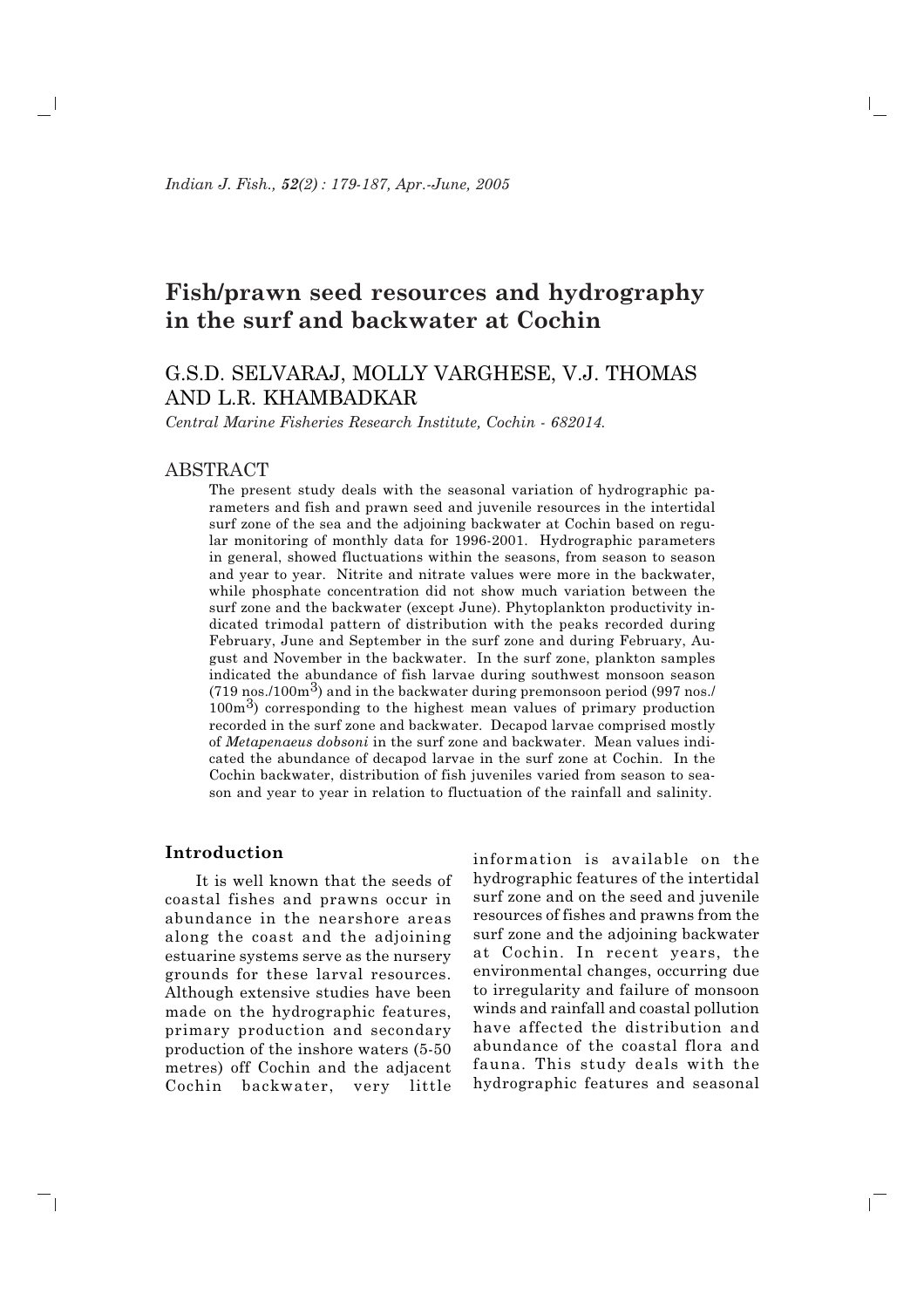fluctuation and abundance of fish and prawn seed and juvenile resources in the intertidal surf zone and the adjoining backwater at Cochin, based on regular monthly data collected during 1996-2001.

# Materials and methods

Monthly data were collected from the surface during high tide between 0900 and 1100 hours on hydrographic parameters, primary productivity and fish and decapod larvae (from the plankton samples), from three stations in the shallow intertidal surf zone (less) than 1 m depth) of the sea (Fort Cochin, Manassery and Kannamaly) at Cochin and one station in the Cochin backwater at Thevara. In addition, monthly samples on the juveniles of fishes and prawns were collected from two local landing centres of the Cochin backwater (Pachalam and Thevara) and analysed for their species composition and numerical abundance. From the fish samples thus collected, adults were separated. Among the penaeid prawn samples, Metapenaeus dobsoni and M. *monoceros* measuring below 45 mm and Penaeus indicus (also called as Fenneropenaeus indicus) measuring below 50 mm (including rostrum) were considered as juveniles. However, among nonpenaeids, since it was difficult to separate the juveniles from the adults, sizes falling below 30 mm alone were considered as juveniles.

Monthly rainfall data were collected from the 'Daily Weather Reports' of the Indian Meteorological Department for Cochin during 1996-2001 and processed for the three seasons of the year. Hydrographic data included surface water temperature, salinity, dissolved oxygen, phosphate, nitrite and nitrate, adopting standard methods. Primary productivity was determined by light and

ັ ∣

dark bottle oxygen technique (Strickland and Parsons, 1972). Due to bacterial interferance in the L-I values, 80% of gross primary production (G.P.P) was considered as net primary production (N.P.P.) for uniformity (Selvaraj, 2000). Plankton samples were collected by filtering 1000 litres  $(1 \text{ m}^3)$  of water manually (using a plastic bucket) through plankton net (0.4 mm mesh) size), from these four shallow stations along the shore and preserved in 5 % formalin. The samples were analysed for numerical counts of fish larvae and decapod larvae and the values were extrapolated for 100  $m<sup>3</sup>$  water.

The monthly data were treated seperately and processed for premonsoon (February - May), southwest monsoon (June - September) and postmonsoon (October - January) seasons to study the seasonal variation and abundance.

#### **Results and discussion**

The results obtained based on the monthly mean values (averages of six years data) of surface water temperature, salinity and dissolved oxygen for the surf zone (Cochin) and the Cochin backwater are depicted in Fig. 1 and those of phosphate, nitrite and nitrate concentrations and gross primary productivity are illustrated in Fig. 2, for their seasonal variation and abundance. Yearwise fluctuations of these parameters are presented seasonwise alongwith seasonal rainfall data in Figs.  $3 & 4$  and the consolidated mean values of hydrographic parameters are given in Table 1.

The results obtained on the seasonal variation and numerical abundance of fish larvae are presented in Table 2 and those of decapod larvae are given in Table 3. The data on the seasonal fluctuation and relative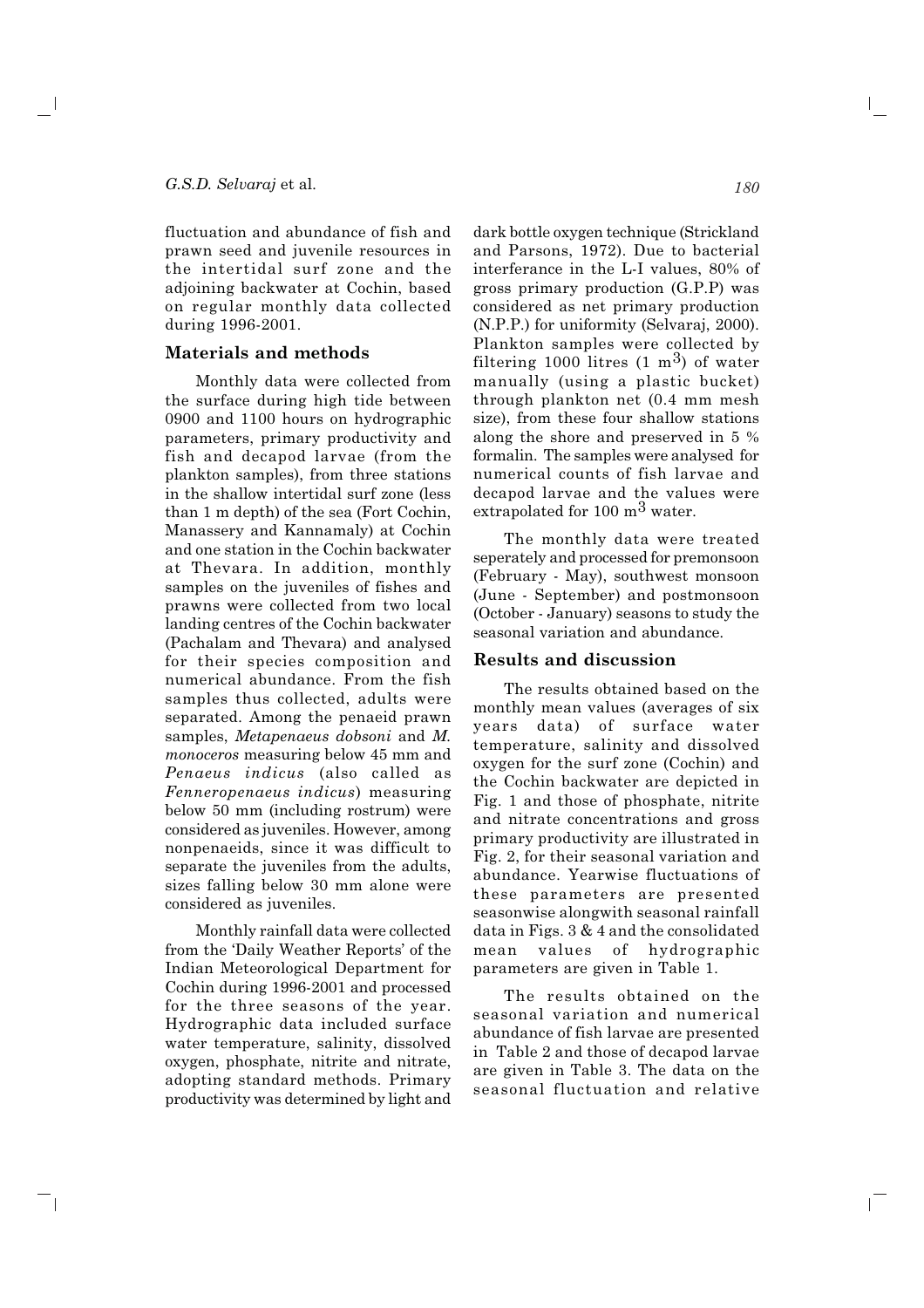abundance of fish and prawn juveniles during 1996-2001 (based on numerical counts) are presented year wise in Figs. 5, 6 & 7 for the premonsoon, southwest monsoon and post-monsoon periods respectively, and their consolidated mean values for the three seasons (average of the six years) in Table 4.

Annual rainfall at Cochin ranged



Fig. 1. Monthly variations of surface water temperature, salinity and dissolved oxygen (mean values of 1996  $-2001$ 

from 246 cm (in 2000) to 340 cm (in 1997) during 1996-2001. Monthly distribution of surface water temperature and salinity showed almost the same trend with relatively higher temperature and low salinity recorded in the backwater throughout the year. Water temperature and salinity showed decline during June-August by the influence of southwest monsoon rainfall and salinity indicated

<u>ً</u> ا

a decline in October due to northeast monsoon effect (Fig. 1). Distribution of dissolved oxygen showed close relationship in the surf zone and backwater and did not show any remarkable variation with seasons. In general, premonsoon months showed relatively stable environment in the surf zone and the Cochin backwater.



Fig. 2. Monthly variations of phosphate, nitrite, nitrate and primary productivity (mean values of 1996 -2001).

Among nutrients, distribution of phosphate did not show much variation between the surf zone and backwater except an increase noticed in the backwater during June. Nitrite and nitrate concentrations in general were more in the backwater than in the surf zone (Fig. 2) This indicated that the enrichment of nutrients in the intertidal zone was mostly through in  $situ.$ production through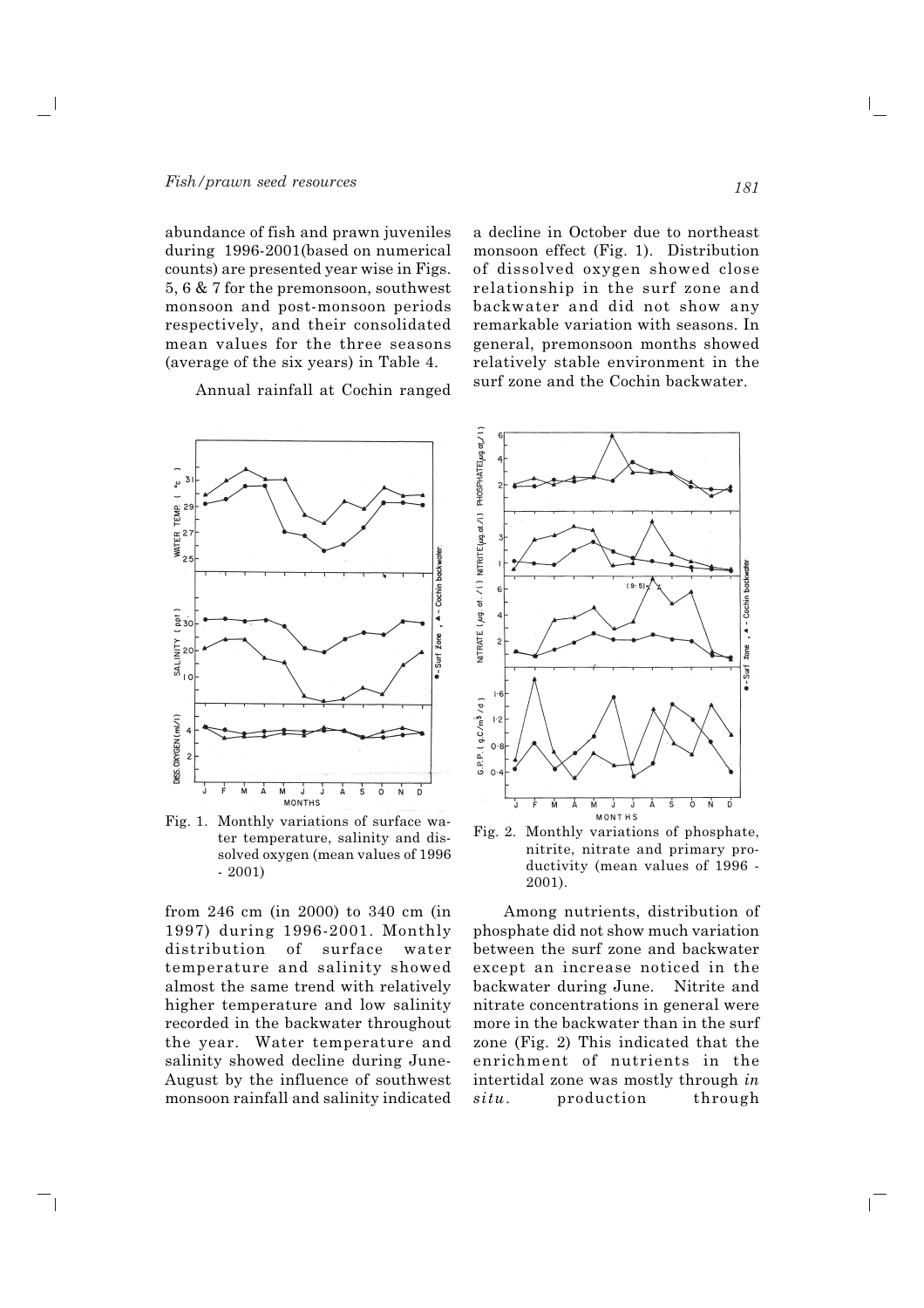

Fig. 3. Yearwise fluctuation of rainfall (mm), surface water tempetarure (°C), salinity (ppt) and dissolved oxygen (ml/l).

biogeochemical processes in the estuarine environment during premonsoon months and through land drainage and fresh water flow during monsoon. The presence of phosphate and nitrate in all the months in the surf zone and backwater with higher values

 $\blacksquare$ 



Fig. 4. Yearwise fluctuation of nitrite, nitrate and phosphate concentrations (mg at./l) and primary productivity  $(g.C/m3/d)$ .

of primary productivity confirmed that these nutrients do not act as the limiting factor for primary production in the surf zone of the sea and in the Cochin backwater. The role of nutrients and their seasonal variation in the Cochin backwater have been discussed

TABLE 1: Seasonwise mean values of hydrographic parameters during 1996-2001 (average of six years data)

| Parameters                   |      | Premonsoon  | Southwest<br>monsoon |       |      | Postmonsoon |       | Annual<br>average |  |
|------------------------------|------|-------------|----------------------|-------|------|-------------|-------|-------------------|--|
|                              | Surf | B.W.        | Surf                 | B.W.  | Surf | B.W.        | Surf  | B.W.              |  |
| Water Temp. $(^{\circ}C)$    | 30.0 | 31.3        | 26.5                 | 28.6  | 29.4 | 30.2        | 28.6  | 30.0              |  |
| Salinity (ppt)               | 31.3 | 21.0        | 23.3                 | 5.0   | 30.2 | 14.2        | 28.3  | 13.4              |  |
| Dissolved Oxygen (ml/l)      | 3.89 | 3.57        | 3.89                 | 3.85  | 3.81 | 4.09        | 3.86  | 3.84              |  |
| Phosphate (mg at./l)         | 2.23 | 2.49        | 3.13                 | 3.08  | 1.75 | 1.79        | 2.37  | 2.45              |  |
| Nitrite $(mg \text{ at.}/l)$ | 1.61 | 3.58        | 1.48                 | 1.76  | 0.73 | 0.80        | 1.27  | 2.05              |  |
| Nitrate $(mg \text{ at.}/l)$ | 1.72 | 3.49        | 2.33                 | 4.85  | 1.24 | 2.65        | 1.76  | 3.66              |  |
| G.P.P. $(g.C/m^{3}/d)$       |      | 0.740 1.123 | 0.989                | 0.782 |      | 0.833 0.920 | 0.854 | 0.942             |  |
| N.P.P. $(g.C/m^{3}/d)$       |      | 0.592 0.898 | 0.791                | 0.626 |      | 0.666 0.736 | 0.683 | 0.754             |  |

 $\mathbf{L}$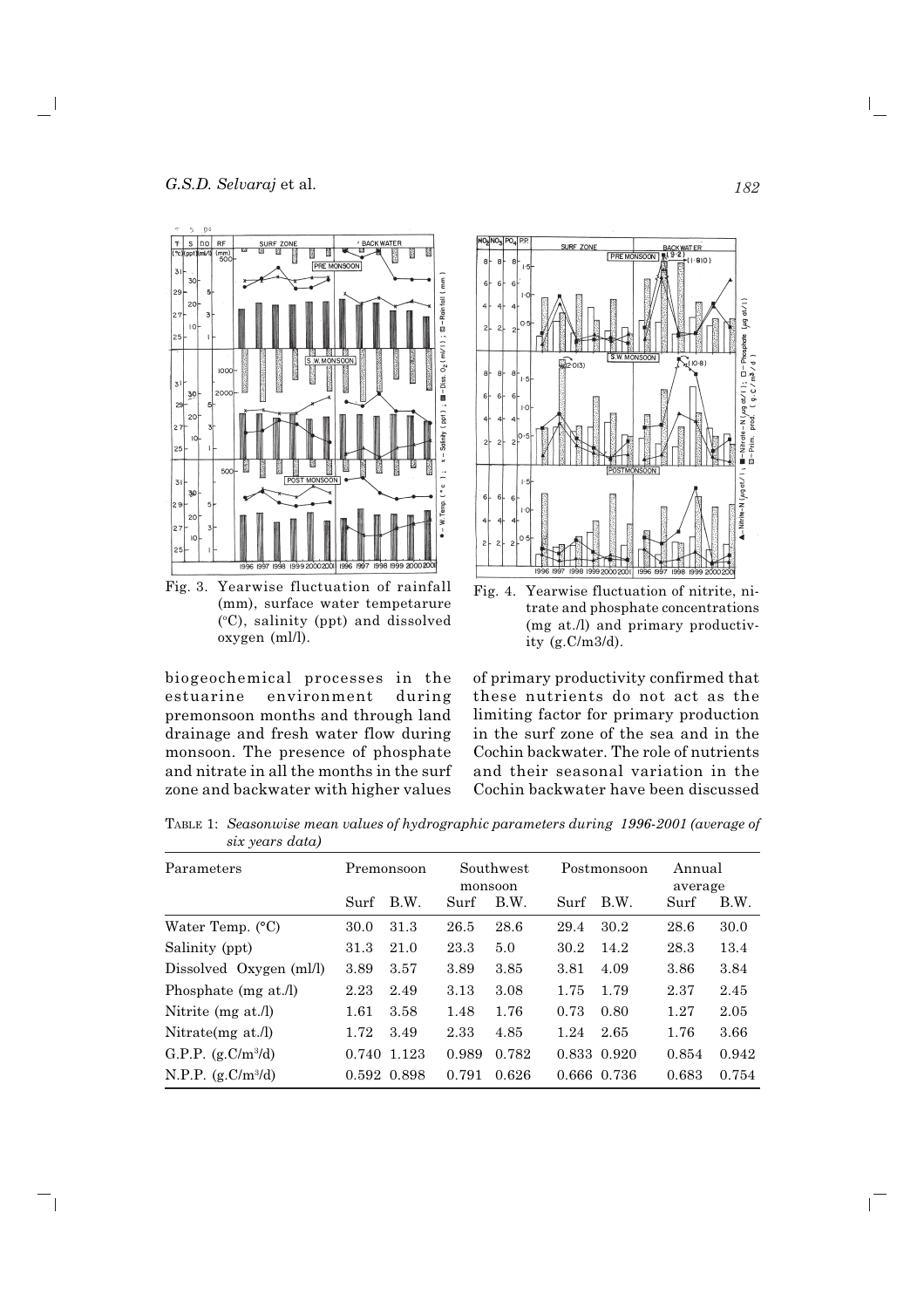| Year |      | S.W. monsoon season<br>Premonsoon season |      | Postmonsoon<br>season |      |              |
|------|------|------------------------------------------|------|-----------------------|------|--------------|
|      | Surf | B.W.                                     | Surf | B.W.                  | Surf | B.W.         |
| 1996 | 225  | $\mathbf{0}$                             | 1150 | 2300                  | 358  | $\mathbf{0}$ |
| 1997 | 833  | 1175                                     | 133  | 67                    | 67   | 33           |
| 1998 | 333  | $\overline{0}$                           | 512  | 200                   | 245  | 387          |
| 1999 | 350  | N.D.                                     | 1567 | N.D.                  | 622  | N.D.         |
| 2000 | 175  | N.D.                                     | 172  | N.D.                  | 558  | 200          |
| 2001 | 156  | 2813                                     | 778  | 533                   | 100  | 450          |
| Mean | 345  | 997                                      | 719  | 775                   | 325  | 214          |

TABLE. 2: Seasonal variation and abundance of fish larvae (mean values in nos.  $/100 m^3$  water)

TABLE. 3: Seasonwise abundance of decapod larvae (mean values in nos./100  $m^3$  water)

| Year |      | Premonsoon season | S.W. monsoon season |      | season | Postmonsoon  |  |
|------|------|-------------------|---------------------|------|--------|--------------|--|
|      | Surf | B.W.              | Surf                | B.W. | Surf   | B.W.         |  |
| 1996 | 200  | 550               | 2294                | 1925 | 92     | 650          |  |
| 1997 | 908  | 100               | 1222                | 300  | 67     | 0            |  |
| 1998 | 575  | 275               | 225                 | 75   | 255    | 67           |  |
| 1999 | 167  | N.D.              | 550                 | N.D. | 378    | N.D.         |  |
| 2000 | 325  | N.D.              | 67                  | N.D. | 134    | 200          |  |
| 2001 | 1433 | 1900              | 344                 | 100  | 600    | $\mathbf{0}$ |  |
| Mean | 601  | 706               | 784                 | 600  | 254    | 183          |  |

N.D. No data

 $\blacksquare$ 

in detail by Sankaranarayanan and Qasim (1969).

Hydrographic parameters in general, showed fluctuation within the seasons(Figs. 1 & 2), from season to season and year to year in the surf zone and back water (Figs. 3 & 4). Statistical analysis showed significant difference in water temperature and salinity over the seasons with lowering of tempertature and salinity during the southwest monsoon. There was not much variation during premonsoon and postmonsoon seasons in the surf zone while in the Cochin backwater, the salinity showed significant variation in all the three seasons. However, dissolved oxygen did not show any significant difference over the three

seasons. In the surf zone, nitrite and nitrate values did not show significant variation over the seasons, and in the backwater, phosphate, nitrite and nitrate values did not show significant seasons.  $the$ variations over Statistically, there was no significant variation in primary productivity over the seasons.

Phytoplankton productivity showed trimodal pattern of distribution with the peaks recorded during February, June and September in the surf zone and during February, August and November in the Cochin backwater (Fig. 2). This agrees with the work of Qasim et al. (1974); Sumitra et al. (1974) in the nearshore waters at Manassery

 $\mathbf{I}$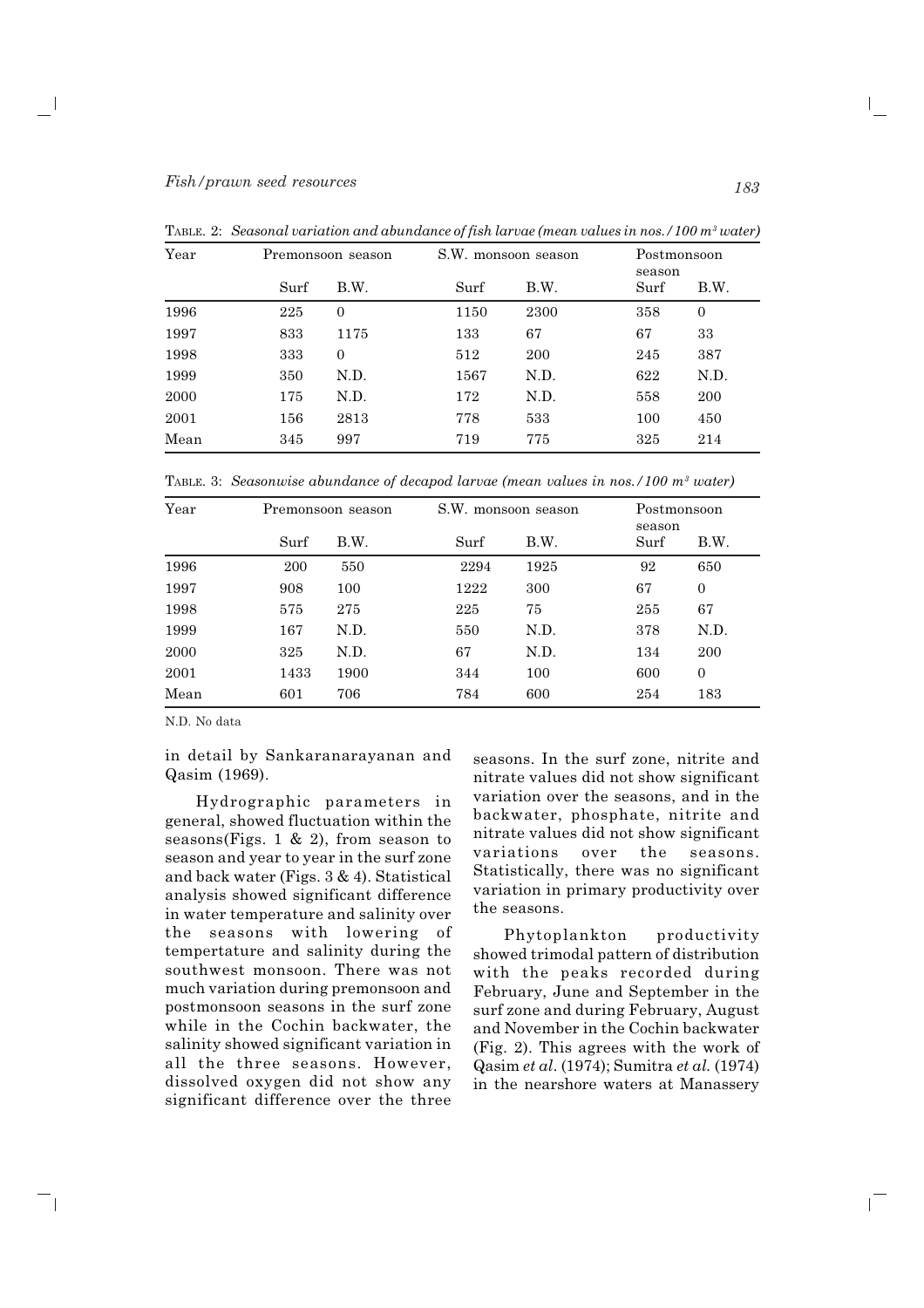

Fig. 5. Yearwise fluctuation and relative abundance of fish and prawn juveniles in the Cochin backwater during premonsoon season. Refer Table 4 for the names of fish species  $(1-12)$  and prawn species  $(a-d)$ .

(Cochin) and Gowda et al.  $(2001)$  in the Nethravathi estuary (Mangalore) in the Southwest coast of India, but in different months. The peaks observed during monsoon and postmonsoon months showed very high production (more than 1.2 g.C/m<sup>3</sup>/d). Madhupratap *et al.* (1994) have also stated that primary productivity in the coastal surface waters reaches more than 1 g.C/m<sup>3</sup>/d during bloom formation. Gross primary productivity showed the highest mean value of 1.123 g.C/m<sup>3</sup>/d in the Cochin backwater during premonsoon period and  $0.989g.C/m^3/d$  in the surf zone during southwest monsoon season (Table 1). The increase in primary productivity value observed in the backwater during premonsoon was

 $\overline{\phantom{0}}$ 



Fig. 6. Yearwise flucutation and relative abundance of fish and prawn juveniles in the Cochin backwater during southwest monsoon season. Refer Table 4 for the names of fish species  $(1-12)$  and prawn species  $(a-d).$ 

chiefly due to the blooming of phytoplankton during February in 1997 and 1998 (Fig. 4). Among the hydrographic parameters, salinity alone indicated positive correlation with primary production in the backwater.

Fish larvae in the zooplankton samples of the surf zone showed abundance during southwest monsoon period  $(719 \text{ nos.}/100 \text{m}^3)$  and in the Cochin backwater during premonsoon  $nos. /$ 100  $m^3$ months (997 corresponding to the increase in phytoplankton productivity. According to Davidraj and Ramamirtham (1981), the fish eggs and larval numbers in the zooplankton samples showed an

 $\mathbf{L}$ 

184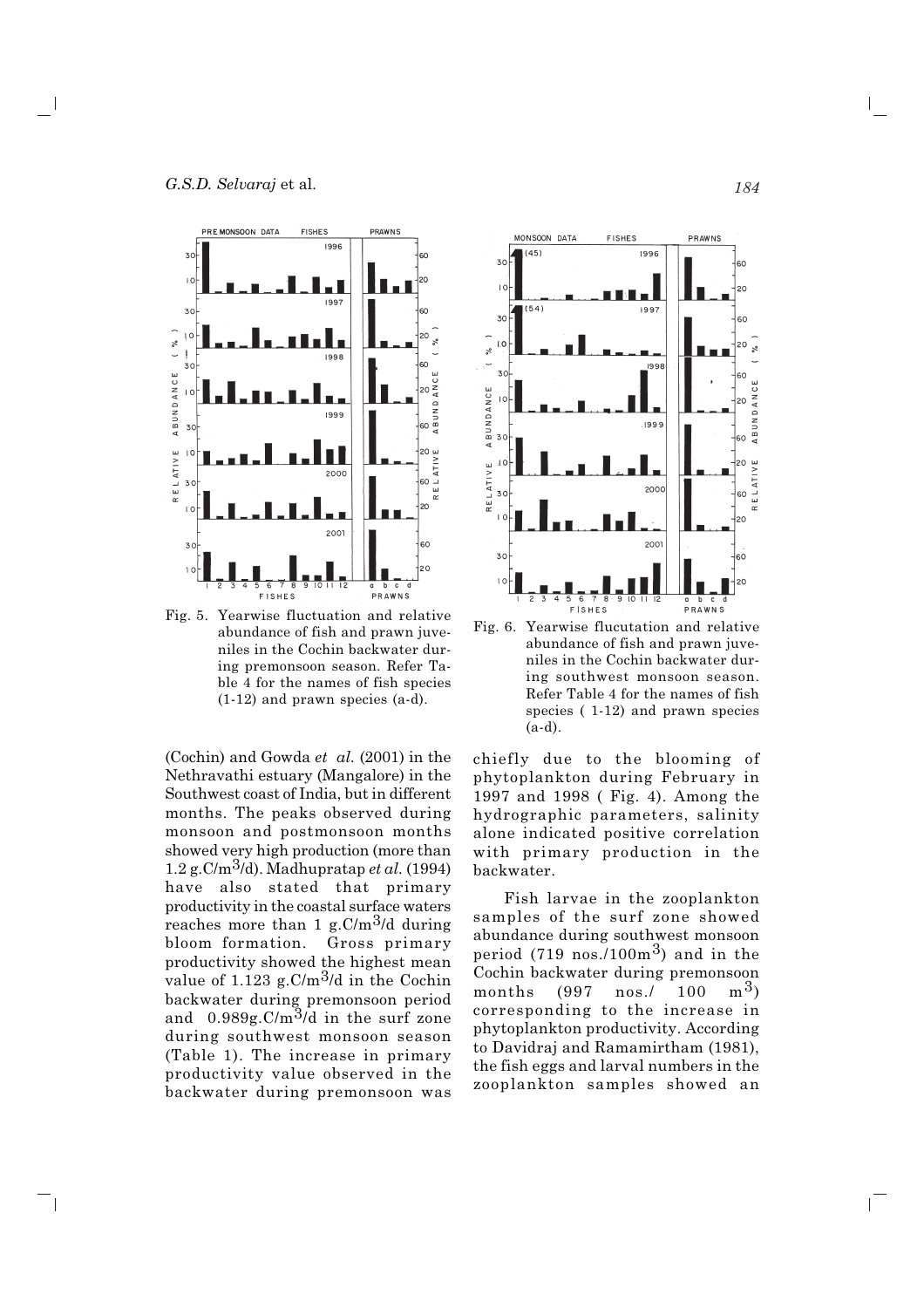

Fig. 7. Yearwise flucutation and relative abundance of fish and prawn juveniles in the Cochin backwater during postmonsoon season. Refer Table 4 for the names of fish species  $(1-12)$  and prawn species  $(a-d)$ 

increasing trend in the premonsoon months with their abundance recorded during monsoon period in the shelf waters.

The composition of fish seed present in the Cochin backwater during 1974 - 76 as reported by Rengarajan and Davidraj (1979) consisted of gobiids, Ambassis spp. and clupeids in the order of abundance. In the present study, fish larvae were dominated by Ambassis spp. throughout the year in the surf zone and backwater. Except the mullet fry recorded during the onset of south west monsoon (May -June) and northeast monsoon (October - November) period, larvae of other cultivable fishes were not observed. Rengarajan and Davidraj (1979) have

 $\overline{\phantom{0}}$ 

recorded few milk fish larvae in the plankton samples of the Cochin backwater during postmonsoon months. The absence of these larvae in the present samples collected in the shallow water along the shore might be due to either limited efficiency of the method employed for sampling or it could be due to preference of different habitats (other than the shallow waters) by these larvae in the backwater system.

Decapod larvae in the zooplankton samples were represented by prawn larvae of  $M$ . dobsoni,  $M$ . monoceros and P. indicus and zoea stages of crab larvae in the surf zone and backwater of which M. dobsoni larvae were relatively more as reported by Silas et. al. (1989). Mean numbers indicated the abundance of decaped larvae in the surf zone during southwest monsoon  $(784 \text{ nos.}/100 \text{ m}^3)$ in the backwater and during premonsoon season (706nos./100 m<sup>3</sup>). In general, postmonsoon period showed relatively low numbers of fish larvae (Table 2) and decapod larvae (Table 3). The results indicated that fish larvae were relatively more in the Cochin backwater and decaped larvae in the surf zone of the sea at Cochin. It has been observed that in the surf zone of the Moplah Bay (North Kerala), the relative abundance of decapod larvae and fish larvae in the zooplankton samples were 14.7 and 2.45 % respectively during 1991-1992 (Selvaraj and Molly varghese, 1999) indicating the abundance of decapod larvae in the surf zone.

In Cochin backwater, 52 species of juvenile fishes were recorded during 1996-2001, of which about ten species showed their presence significantly. Among those species, juveniles of Ambassis gymnocephalus dominated in all the three seasons (Table 4).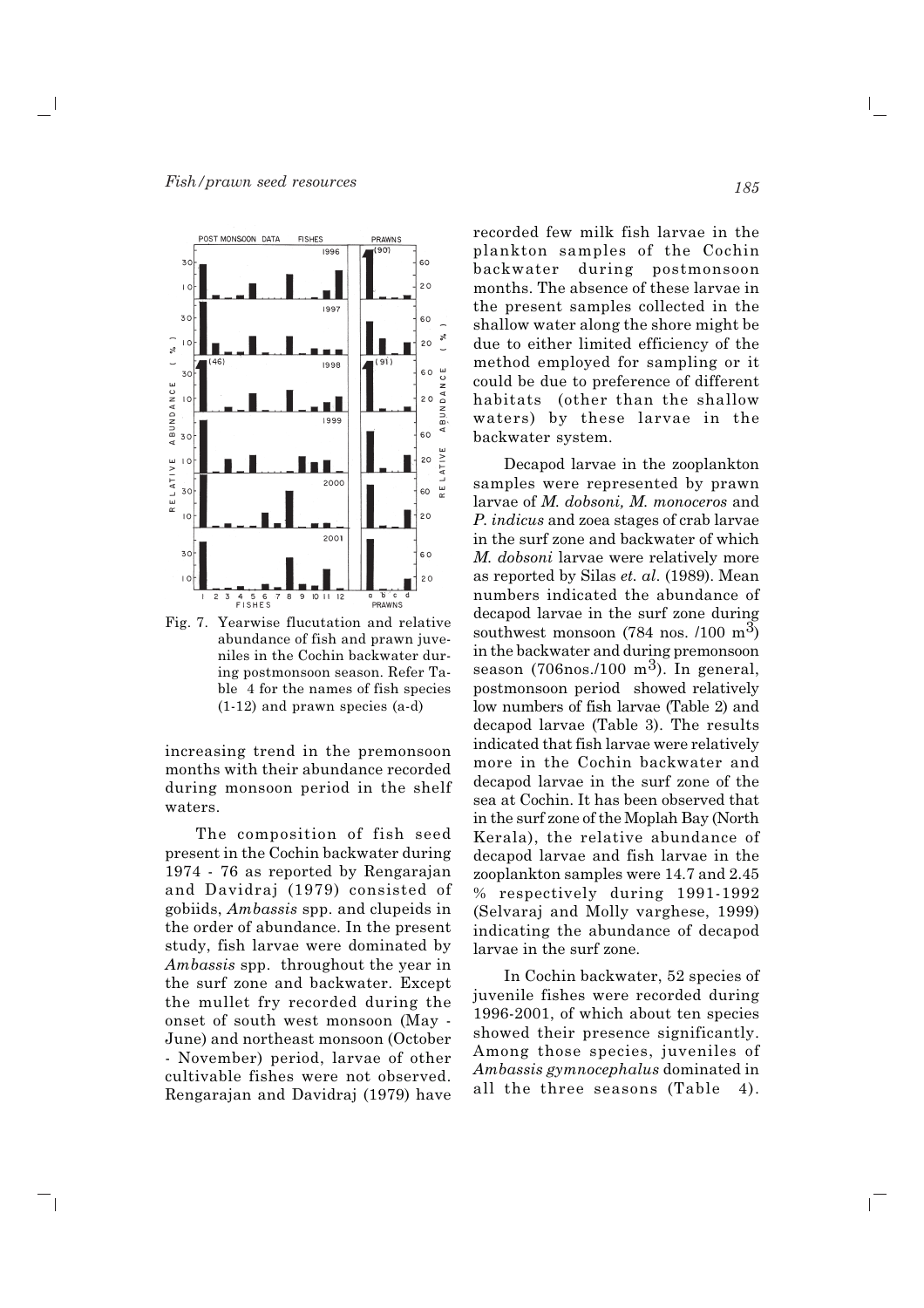#### G.S.D. Selvaraj et al.

|     |                  | Premonsoon | Southwest<br>monsoon | Postmonsoon | Annual<br>average |
|-----|------------------|------------|----------------------|-------------|-------------------|
|     | Fishes           |            |                      |             |                   |
| 1.  | Ambassis spp.    | 22.4       | 31.2                 | 40.1        | 31.2              |
| 2.  | Caranx spp.      | 2.5        | 0.7                  | 2.4         | 1.9               |
| 3.  | Etroplus spp.    | 10.0       | 10.4                 | 3.4         | 7.9               |
| 4.  | Gerres spp.      | 2.4        | 2.0                  | 1.7         | 2.0               |
| 5.  | Gobius spp.      | 8.3        | 5.5                  | 9.4         | 7.7               |
| 6.  | Johnius spp.     | 7.3        | 6.0                  | 3.1         | 5.5               |
| 7.  | Kowala spp.      | 1.1        | 0.6                  | 0.8         | 0.8               |
| 8.  | Leiognathus spp. | 12.4       | 9.6                  | 18.0        | 13.3              |
| 9.  | Liza spp.        | 4.0        | 3.7                  | 3.3         | 3.7               |
| 10. | Stolephorus spp. | 13.0       | 9.1                  | 3.7         | 8.6               |
| 11. | Thrissocles spp. | 9.7        | 12.5                 | 7.7         | 10.0              |
| 12. | Others           | 6.9        | 8.7                  | 6.4         | 7.4               |
|     | Prawns           |            |                      |             |                   |
| a.  | M.dobsoni        | 72.7       | 73.4                 | 75.3        | 73.8              |
| b.  | M.monoceros      | 15.6       | 12.6                 | 6.9         | 11.7              |
| c.  | <i>P.indicus</i> | 5.5        | 2.3                  | 0.2         | 2.7               |
| d.  | Non-penaeids     | 6.2        | 11.7                 | 17.6        | 11.8              |

TABLE 4: Seasonal variation and Relative abundance (%) of juvenile fishes and prawns in the Cochin backwater during 1996-2001

Seasonal variation and abundance of fish and prawn juveniles showed fluctuation from year to year and from season to season in relation to fluctuations in the rainfall and salinity in the backwater (Figs. 5-7). Quantitative assessment of the juvenile fishery resources could not be the present made in study. Consolidated mean values indicated that juveniles of fishes were dominated by Ambassis spp.  $(31.2\%)$ , Leiognathus spp.  $(13.3\%)$ , *Thrissocles* spp.  $(10.0\%)$ , Stolephorus sp. (8.6%), Etroplus spp.  $(7.9\%)$ , Gobius spp.  $(7.7\%)$ , Johnius sp.  $(5.5\%)$ , *Liza* spp.  $(3.7\%)$ , *Gerres* spp.  $(2.0\%)$ , *Caranx* sp.  $(1.9\%)$  and others  $(7.4\%)$ . Among these common groups, dominant species that contributed to the juvenile fishery of the backwater were Ambassis gymnocephalus,

 $\blacksquare$ 

Leiognathus brevirostris, Thrissocles malabaricus, T. mystax, Stolephorus macrops, Etroplus maculatus, E. suratensis, Glossogobius giurus, Johnius osseus, Liza parsia, Gerres abreviatus, Caranx kalla and Kowala coval. Among the other groups of juveniles of important fish species showed their seasonal which occurrence (each  $0.5 - 1.0\%$ ) in the samples of the Cochin backwater were Secutor insidiator and Therapon *jarbua* during premonsoon months; Gobius microlepis during southwest monsoon months; Hemiramphids in September; Siganus sp. during December - January; and Lutjanus sp., Polynemus sp., Sillago sihama and Sphyraena sp. during peak summer months (April - May).